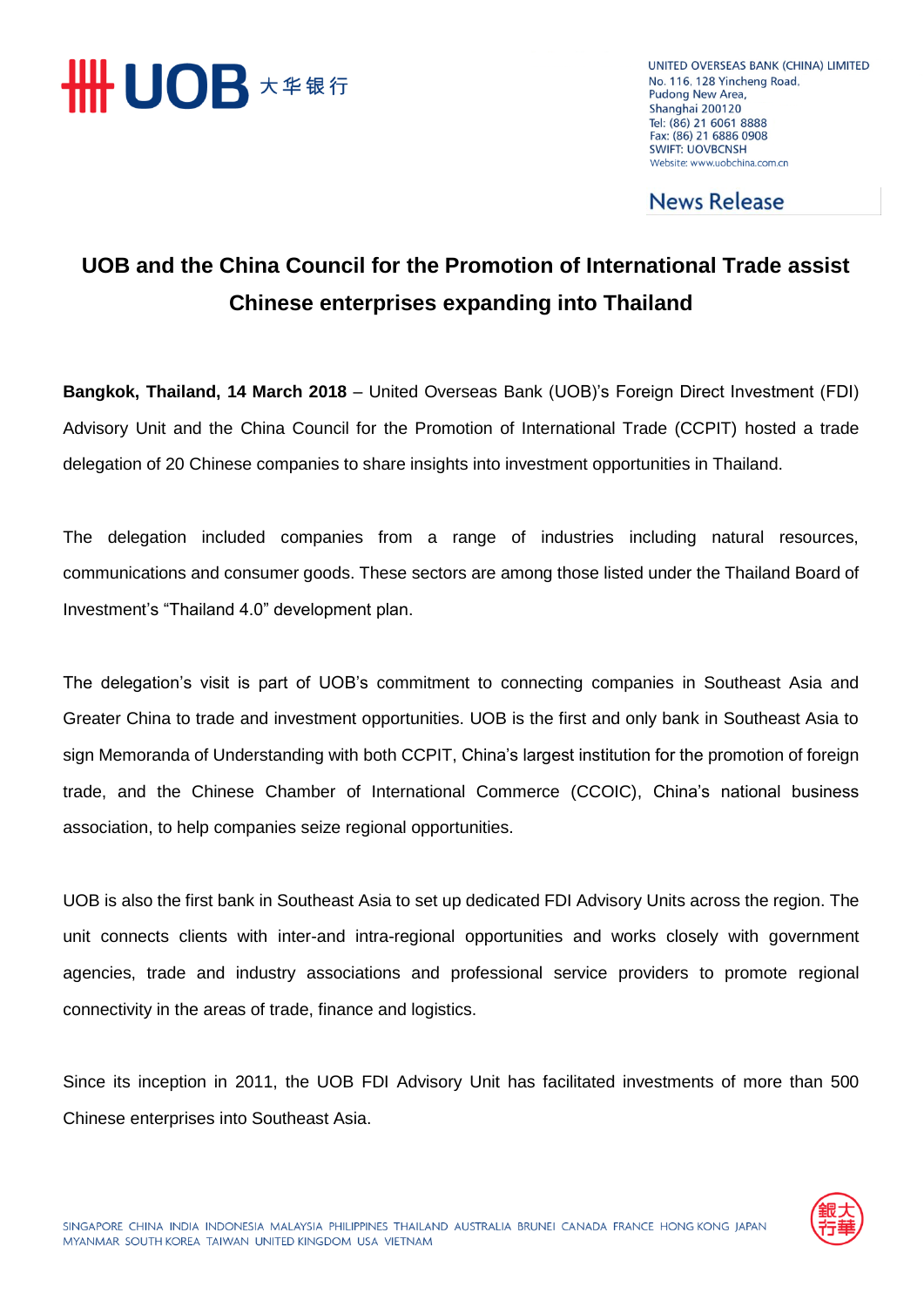

Mr Sam Cheong, Managing Director and Head of UOB Group FDI Advisory Unit, said "Alongside Thailand's strategic location at the centre of Southeast Asia, Chinese companies are also drawn to the country given the immense potential of a more interconnected region through the development of Eastern Economic Corridor.

"Our FDI Advisory network ensures we have a dedicated team of experienced professionals in each country, who not only understand their own local market dynamics but also the nuances of the Chinese culture. We recently set up a China Desk in Thailand and in four other countries – Singapore, Malaysia, Indonesia, and Vietnam – where we see the greatest activity and focus on the Belt and Road initiative."

As at the end of 2017, China was Thailand's largest trading partner, with bilateral trade volume of nearly  $US$7$  billion<sup>1</sup>.

Mr Cheng Qingtao, Vice President of CCOIC, a sister organisation of CCPIT, said, "There is a growing presence of Chinese companies investing in manufacturing sectors partly due to the development of the Thai-Chinese Rayong Industrial Park located in Thailand's Eastern Economic Corridor as well as the China's Go out Policy."

- Ends -

## **About United Overseas Bank (China)**

United Overseas Bank (China) Limited (UOB (China)) is a wholly-owned subsidiary of the United Overseas Bank Limited (UOB), a leading bank in Asia. Headquartered in Shanghai, UOB (China) was incorporated in the People's Republic of China on 18 December 2007 and commenced operations on 2 January 2008.With a stable and far-sighted approach, UOB (China) has grown its network to 16 branches and sub-branches in the major cities across China.

UOB (China) is committed to our people who have carried through the entrepreneurial spirit, the focus on long-term value creation and an unwavering commitment to do what is right for our customers and our colleagues.

<sup>&</sup>lt;sup>1</sup>Source: <u>http://th.mofcom.gov.cn/article/d/201801/20180102702687.shtml</u>